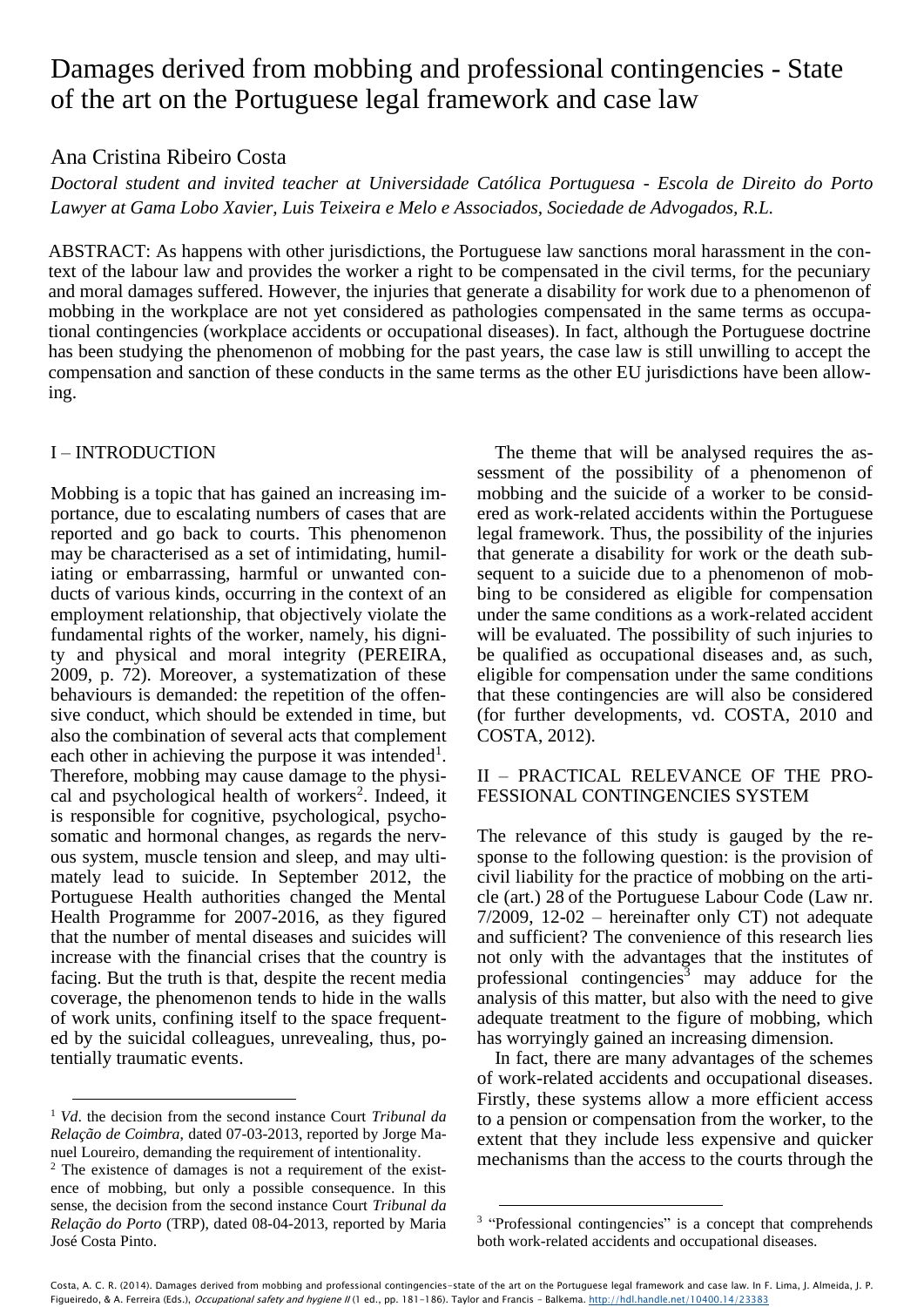civil jurisdiction<sup>4</sup>. Secondly, these schemes have alternatives that the regime of civil liability does not provide, such as the provision of para. 8 of art. 283 CT: the obligation of the employer to ensure an occupation for the injured worker in well-suited functions. The Law nr. 98/2009, 04-09, that regulates the regime for the compensation of the work-related accidents and occupational diseases (hereinafter only referred to as LAT), also provides for other mechanisms that the mobbed cannot access through civil liability, without forcing the scope of this institute, such as the possibility of professional rehabilitation and adaptation of the workplace (arts. 44 and 154<sup>t</sup>LAT), as well as the allowance for frequency of education for professional rehabilitation (arts. 69 and 108 LAT).

It should be noted, furthermore, that these schemes consent constant updating of allowances and their revision in the light of improvement or worsening of the health status of the victim, which is an advantage over the regime of civil liability. Moreover, the claims under the right to compensation established in the LAT are inalienable, unattachable and unrenounceable, enjoying the guarantees provided for in CT (see art. 78 LAT). As such, they're preferential credits, which constitutes another difference with respect to claims arising from civil liability.

Finally, the consideration of certain situations as professional contingencies can bring the advantage of exempting from the hard evidence that there was a phenomenon of mobbing, because it is not necessary to prove the elements of this concept to conclude for the existence of an accident or an occupational disease (although the proof of its constituent elements might be necessary in order to meet the requirements of causality).

Subsequently, various benefits of the submission of the particular regime of work-related accidents to cases of mobbing may be indicated, with regard to safeguarding the State treasury, as the State won't have to pay the pensions due to the victims of that phenomenon<sup>5</sup>, who currently seek the pension by the social security's scheme for common diseases. Anyway, in the Portuguese system, if the event integrated into the phenomenon of mobbing is considered as a work-related accident, it makes sense for insurers to appeal for the classification of that event as guilty, so they can get rid of their responsibility,

in the cases where the accident is due to a third or a co-worker (art. 17 LAT) or to the employer (in the cases of art. 18 LAT). As regards the advantages of the system of work-related accidents for workers, it should be noted that there is a presumption of irrelevance of the pathological predisposition of the workers, which has consequences in terms of evidence of causation, because the existence of such predisposition could affect the compensation for damage in the scheme of civil liability, to the extent that it may exclude the causation. In addition, the employee's claims arising from work-related accidents benefit from a stronger guarantee of payment, to the extent that the Workers' Compensation Fund is responsible for the payment of pensions established in the LAT, when the responsible entity is not able to comply its obligation (art. 1, para. 1, subpara. a) of Decree Law nr. 142/99, of 30-04, and art. 82 LAT).

Finally, the benefits of the qualification of damages caused by mobbing as occupational diseases shall be described, emphasising the preventive and, consequently, economic dimensions (as the decline on the number of situations verified will lead to lower costs for companies and for the society). Moreover, it may contribute to a broader discussion about the various psychopathological phenomena connected with work.

In common with the occupational diseases in the broadest sense, it shall be pointed, also, the guarantee of solvency of the entity that is responsible for the compensation (the social security system), which constitutes an important benefit for the worker<sup>6</sup>. Moreover, the regime of civil liability will hardly protect a situation of disease as a cause of the damage suffered by the worker. Finally, it shall be noted, as regards the benefits of the system of typical occupational diseases, that there is no need for concrete proof of causation.

As such, we advocate an alternative application of the civil liability and the professional contingencies regimes, to the extent that they are different responses to the same phenomenon. In fact, whenever there is a work-related accident there may be, in parallel, a civil liability proceeding against the real guilty, be it the employer, a co-worker or a third. In addition to this, there is the misdemeanour responsibility of the employer, also provided by law, and the possible criminal liability of the harasser, when the conduct is an illicit typified act (as the para. 2 of art. 18 LAT consents). Thus, the legislature did not intend to exclude the possibility of different solutions for the same event, so we only propose another possibility of reaction to the phenomenon of mobbing. The two paths are, in fact, autonomous and independent.

<sup>4</sup> In Portugal, judicial proceedings due to professional contingencies are considered urgent and, as such, they run even on court holidays. Cfr. art. 26, para. 1, subpara. e) in the Portuguese Labour Procedural Code (Decree-law nr. 480/99, 09-11). <sup>5</sup> It should be noted that, in what concerns work-related accidents, in Portugal, the employers are obliged to assign an insurance for each worker, which is a particularity of our professional contingencies system, that does not exist in many other European legal systems. Respecting occupational diseases, the compensation is guaranteed by the Social Security System.

<sup>&</sup>lt;sup>6</sup> Even though, in the present state of the art, one can no longer affirm that the solvency of the Portuguese social security system is a guarantee…

Costa, A. C. R. (2014). Damages derived from mobbing and professional contingencies-state of the art on the Portuguese legal framework and case law. In F. Lima, J. Almeida, J. P. Figueiredo, & A. Ferreira (Eds.), Occupational safety and hygiene II (1 ed., pp. 181-186). Taylor and Francis - Balkema. <http://hdl.handle.net/10400.14/23383>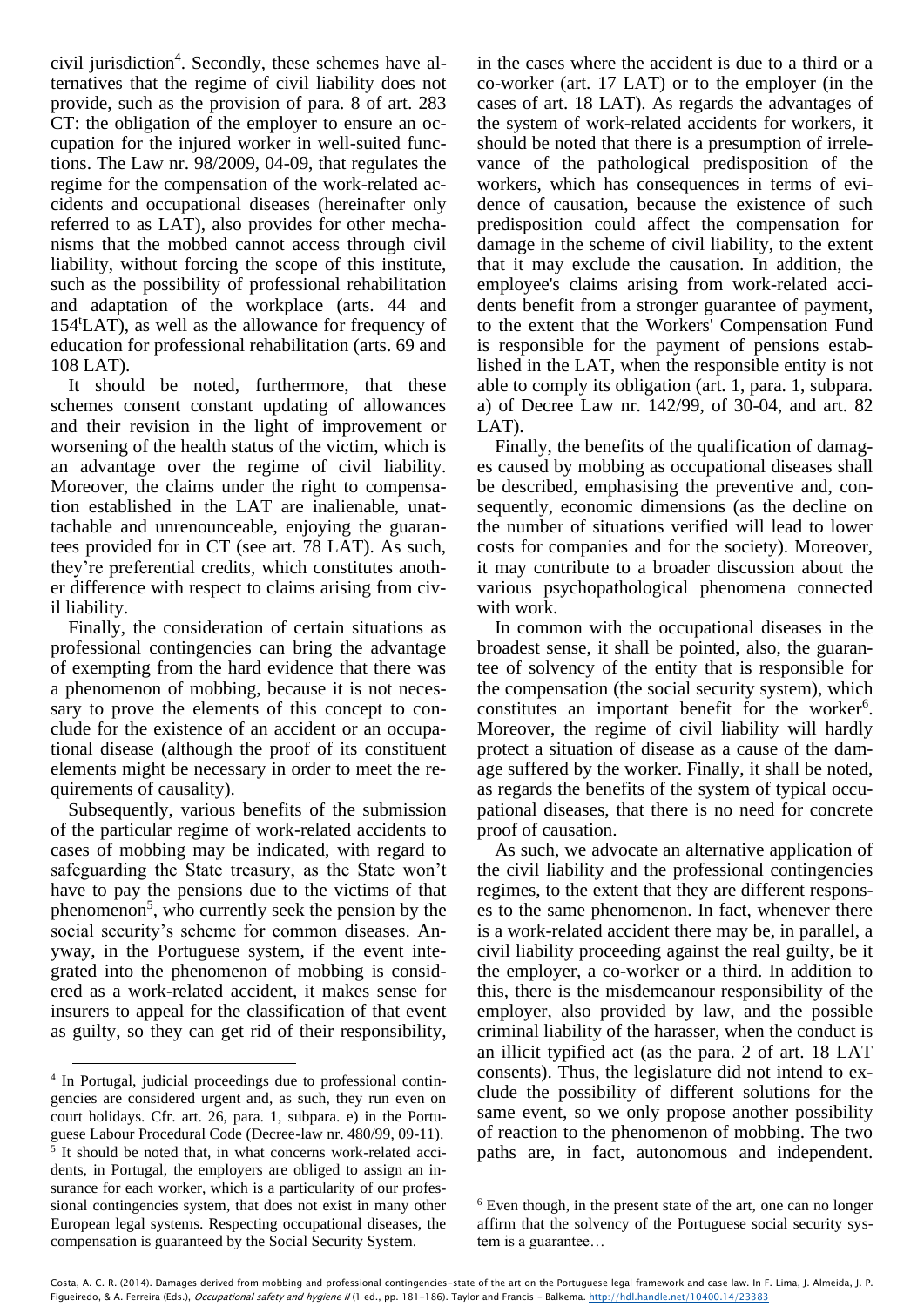Therefore, one does not adversely affect the success of the other. However, it may be argued that when the victim chooses not only the rules of professional contingencies, but also the criminal and civil liability, they must be "coordinated" in order to avoid accumulation of compensations that generates unjust enrichment.

On the contrary, it may be affirmed that the application of civil liability to cases of mobbing, under para. 3 of art. 29 CT, excludes the possibility of applying the professional contingencies regime, insofar as this is, itself, a specific regime of civil liability. Anyway, disregarding the discussion concerning its nature, which does not fall within this study, we shall state that the regimes respond to different situations, as mentioned above. Another argument against our theory is that even though the victim is compensated, the system of professional contingencies reparation lacks the protection of a key aspect for his recovery: the effective sanction of the harasser, which has a therapeutic effect for the injured. However, this disadvantage arises only when these regimes are separately considered. Indeed, if applied in combination with the regime of civil liability, as already advocated, there will be no gap in protection.

#### III - MOBBING AS A WORK-RELATED ACCI-DENT

It is essential to analyse the concept of work-related accident in the Portuguese legal system, in order to conclude whether the conducts qualified as mobbing can be therein considered. The condition that has been identified by the scholars as fundamental to the definition of a work-related accident, as well as to the distinction between this and the occupational disease, is the suddenness (DOMINGOS, 2007, pp. 41 e  $(42)^7$ . As such, the work-related accident should be datable, determinable in time, or at least "*of short and limited duration*" (FRANCO, 1979, p. 62). Therefore, to some scholars and case law, this requirement will be a strong deterrent to the consideration of a situation of mobbing as a work-related accident (PARREIRA, 2003, p.  $238$ )<sup>8</sup>. However, the

most recent case law, as well as some doctrine, has questioned this, as one must acknowledge the existence of "(...) *grey areas in which the suddenness fades away towards a slow evolution, as for example, resulting from the continuous action of a working tool or the aggravation of a pathological disposition or of pathogenic diseases contracted by reason of the work*" (ALEGRE, 2000, p. 37, RAVISY, 2000, p. 81). In fact, there are several instances in national case law that confirms the mitigation of the requirement of suddenness. These findings emphasize the tenuous boundary between workrelated accidents and occupational diseases, although the STJ states that there is a work-related accident when the cause of the injury is not immediate, but is limited to a short and finite period of time, even though the effects suffer a gradual evolution  $(JOURDAN, 2006, p. 29)^9$ .

M. A. Domingos focuses on the analysis of the problem of the suddenness (or not) of the action, breaking down the elements of that concept: the unpredictability<sup>10</sup> and the limitation in time. The author also states that the "*grey areas*" arise from circumstances in which the action has a duration that is variable but continued in time, without verification of the elements that characterise the existence of occupational disease, as a particularly dangerous work environment or products used (DOMINGOS, 2007, p. 43).

Moreover, the law does not characterise the event that constitutes a work-related accident, so no one can say that the suddenness corresponds to a legal requirement.

As regards the requirement of repetition for the existence of mobbing, there are also authors who understand that the concept does not always require the practice of several conducts, and that isolated facts should not be excluded from the definition if they're of such gravity that produce the same result that several minor incidents, or entail serious consequences for the worker. Moreover, national legislation does not seem to require that characteristic, referring to harassment in the singular, as an "unwanted behaviour" (art. 29, para. 1, CT).

Note also that M. A. Domingos accepts that a hypothesis of "overwork" triggering an injury on the worker's health can be considered as a work-related accident (DOMINGOS, 2007, p. 44). Hence, one

<sup>7</sup> *Vd*. also the decision from the second instance Court *Tribunal da Relação de Lisboa*, dated 10-11-2005, reported by Manuel Gonçalves.

<sup>8</sup> In the same sense, *vd*. the decision of the TRP, dated 10-03- 2008, reported by Ferreira da Costa, and, after the appeal, the decision of the Supreme Court of Justice (STJ), dated 13-01- 2010, reported by Sousa Grandão. Anyway, the decision from TRP reported by Domingos Morais, dated 10-09-2007, should also be mentioned, as it states that *"(...) the concept of accident at work is constantly being updated due to changes in social, behavioural (watch out, for example in certain cases of mobbing) and geographical mobility of workers, new situations that enhance multiple and complex causes of accidents at work (...)*" (*Colectânea de Jurisprudência* – *CJ* -, nr. 201, XXXII, IV, 2007, pp. 236 and 237). It should be noted that, in this case,

the event suffered by the worker wasn't qualified as a workrelated accident, as there was no evidence of a causal link between the event and the suffered damage.

<sup>&</sup>lt;sup>9</sup> Cfr., for instance, the decision of the STJ, dated 21-11-2001, reported by Mário Torres.

<sup>&</sup>lt;sup>10</sup> In what concerns the requirement of unpredictability, cfr. the decision from the STJ, dated 30-05-2012, reported by Gonçalves Rocha, *CJ*, nr. 248, II, 2012, 261-264. This is an important decision, as it states that an event in which a drunk passenger of a flight causes trouble, causing stress and depressive anxiety in a hostess, is deemed to be a work-related accident.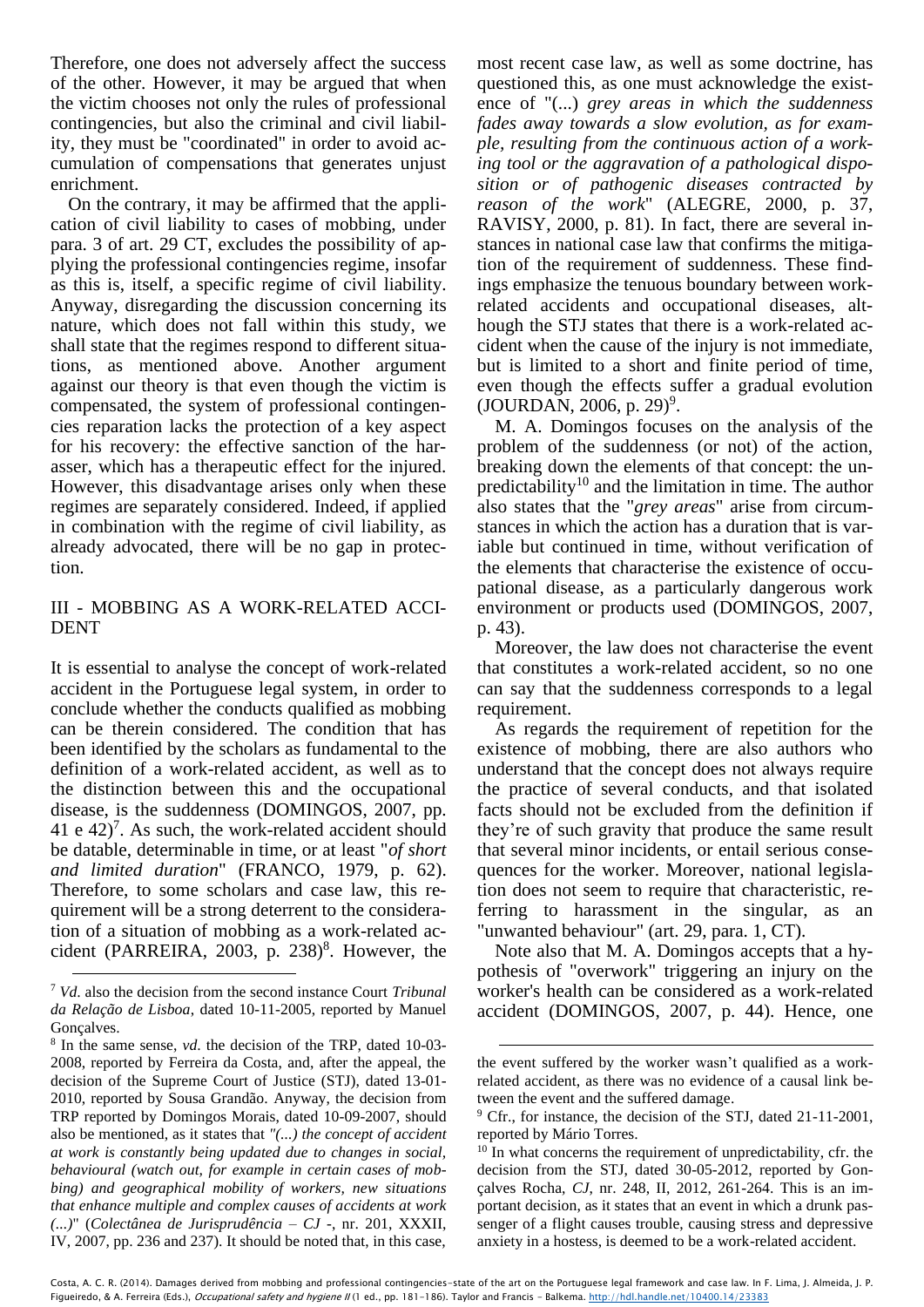can conclude that the author admits that a situation which is not sudden, but that corresponds to an event that may be considered as an unique cause, can be considered a work-related accident, in case it causes damage to the health of the victim. As such, for some authors, behaviours that may be grouped, yielding a unique phenomenon which may be called mobbing, will fit the concept of suddenness for the purpose of consideration as a work-related accident.

Thus, to reach the result of consideration of mobbing as a work-related accident, two paths may be followed: either extending the concept of workrelated accident, or conceiving mobbing as an unique behaviour. However, in our opinion, this second reasoning proves to be unsuccessful, as mobbing is a whole range of conducts, not an isolated one, even when it causes very serious damage, since it isn't the severity or the consequences that characterise this phenomenon. Therefore, even considering the entire process as a single event causing damage, mobbing will never have the characteristics of suddenness and certainty (yet) inherent in the concept of a work-related accident. On the contrary, conceptually, the first path does not shock us, given the scale of the situations that the legislature has been predicting. Think of the protection of the workrelated accidents that do not occur in time or place of work, such as worker protection during the credit hours for seeking a new job, where there isn't any proper link between the employer and the employee. Thus, insofar as it is considered that the scheme of work-related accidents is based on the risk of the availability of the work provision, *ie*, that derived from the fact that the worker "*offers others the availability of his work*" (GOMES, 2000, pp. 208 e 211, LEITÃO, 2001, pp. 560 e 579), it is possible to say that it makes sense to consider such as workrelated accidents. In conclusion, due to the expansion of the concept of a work-related accident, it does not surprise us that it may be extended to cases of mobbing.

#### IV - MOBBING AS AN OCCUPATIONAL DIS-EASE

Our welfare system is mixed: the diseases listed in the legally prescribed and periodically reviewed table (at this point, the *Regulamentar* Decree nr. 6/2001, 05-05, republished by the *Regulamentar* Decree nr. 76/2007, 17-07), where a presumption of causation works (between catching the disease and the nature of the work), shall be referred to as typical occupational diseases, while those not listed shall be entitled work diseases or atypical occupational diseases (para. 2 of art. 94 LAT and para. 3 of art. 283 CT).

It is common to the various European jurisdictions to exhaustively stipulate the illnesses that constitute occupational diseases, and not to consider the con-

sequences of mobbing as such. Therefore, the legal framework prevents a possible classification of mental disorders caused by mobbing in the workplace as occupational diseases, although it seems there is no impediment as regards other diseases (e.g., physical) that may arise as a result of mobbing, as long as they are under the legal framework. In this sense, R. G. Pereira seems to accept that diseases such as "*reactive depression or heart problems*" listed in the table of typical occupational diseases, are compensated as such, when they arise from mobbing (PEREIRA, p. 210). However, the legislative instrument that typifies the occupational diseases connects them to specific risks which, in our opinion, prevents that judgement.

Another Portuguese author supports the need for a "*reformulation of the concept of occupational disease*" so that it can include any injury arising from mobbing (PACHECO, 2007, p. 249). We disagree with the mentioned position, as the changes should not be regarding the concept of occupational disease, but the cast of legally determined occupational diseases (notably by extending this list, allowing the inclusion of certain psychic and psychological pathologies). We do not advocate, however, a qualification of injuries arising from mobbing as occupational diseases, because we understand that the worker must always prove the existence of a causal link between the event and the damage, *ie*, he must demonstrate that there was a situation (that, *in casu*, constitutes mobbing) which originated a specific lesion in his health, which should be protected under the schemes of professional contingencies.

Moreover, the national law already provides a concept under which those damages could be compensated: the above mentioned work diseases or atypical occupational diseases. These are intermediate species between work-related accidents and occupational diseases, category which is necessary, given the unpredictability of the origin and sources of diseases. In fact, this provision sets a special rule for determining the causal link, to the extent that it is necessary to demonstrate the relationship between the performed activity and the pathology or functional disorder, proving that this is not derived from normal wear and tear of the body. While in the typical occupational diseases the characteristic element is the concrete pathological process, in atypical occupational diseases the essential element is the origin of that process. Work shall be the triggering factor and sole cause of the pathology, and not just an occasionality.

However, R. Redinha believes that this hypothesis, although desirable, is not possible, because of the narrow limits of the concept of atypical occupational diseases. The author believes that the law requires a causal link between the disease and the concerned activity, and that in mobbing the disease is not caused by the activity itself, but by a deliberately

Costa, A. C. R. (2014). Damages derived from mobbing and professional contingencies-state of the art on the Portuguese legal framework and case law. In F. Lima, J. Almeida, J. P. Figueiredo, & A. Ferreira (Eds.), Occupational safety and hygiene II (1 ed., pp. 181-186). Taylor and Francis - Balkema. <http://hdl.handle.net/10400.14/23383>